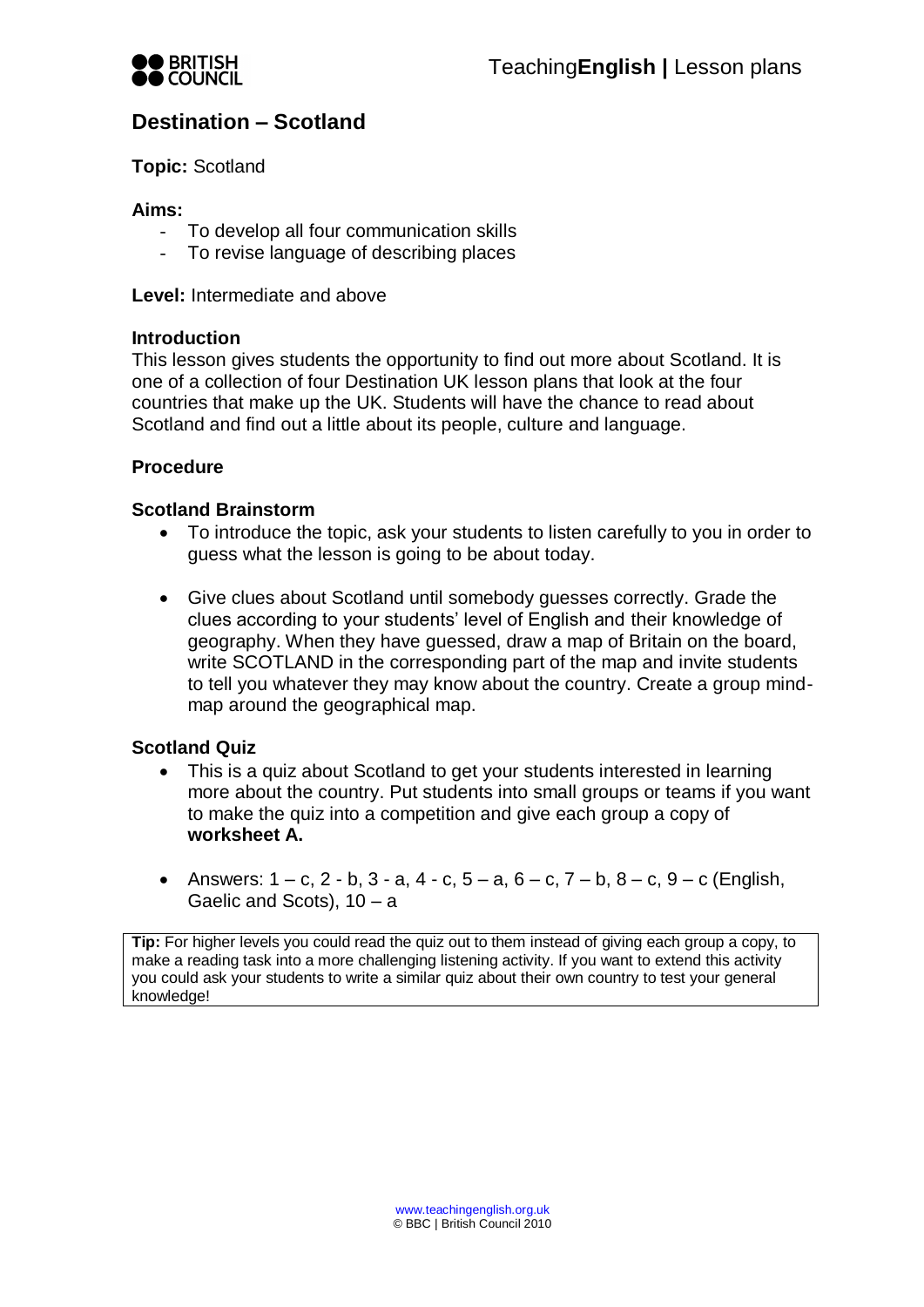

# **Worksheet A – Scotland Quiz**

| $\mathbf w$ u nəhicci $\mathbf A = \mathbf w$ ccili və saiz                                                                                          |
|------------------------------------------------------------------------------------------------------------------------------------------------------|
| Test your knowledge of Scotland with this quiz.<br>1) What's the capital city of Scotland?<br>a) Glasgow                                             |
| b) Aberdeen<br>c) Edinburgh                                                                                                                          |
| 2) Scotland used to be an independent state. When did it lose its independence and become<br>part of Great Britain?<br>a) 1507<br>b) 1707<br>c) 1907 |
| 3) What colour is the Scottish flag?<br>a) Blue with a white cross<br>b) White with a blue cross<br>c) Green with a white cross                      |
| 4) What's the name of the famous lake where a monster is said to live?<br>a) Loch Monstro<br>b) Loch Grass<br>c) Loch Ness                           |
| 5) What's the name of the type of skirt that Scottish men sometimes wear?<br>a) Kilt<br>b) Scot skirt<br>c) Skilt                                    |
| 6) What's the national drink of Scotland?<br>a) Vodka<br>b) Gin<br>c) Whisky                                                                         |
| 7) What's the name of the musical wind instrument that is from Scotland?<br>a) Wind pipes<br>b) Bag pipes<br>c) Scottish sax                         |
| 8) When did Scotland get its own Parliament?<br>a) 1899<br>b) 1959<br>c) 1999                                                                        |
| 9) How many languages are spoken in Scotland?<br>a) 1<br>b)2<br>c) $3$                                                                               |
| 10) What's the name of Scotland's national poet?<br>a) Robert Burns<br>b) Robert Louis Stevenson<br>c) Walter Scot                                   |
| Check the answers with your teacher. How many did you get right?                                                                                     |

You could make a similar quiz about your own country to test your teacher!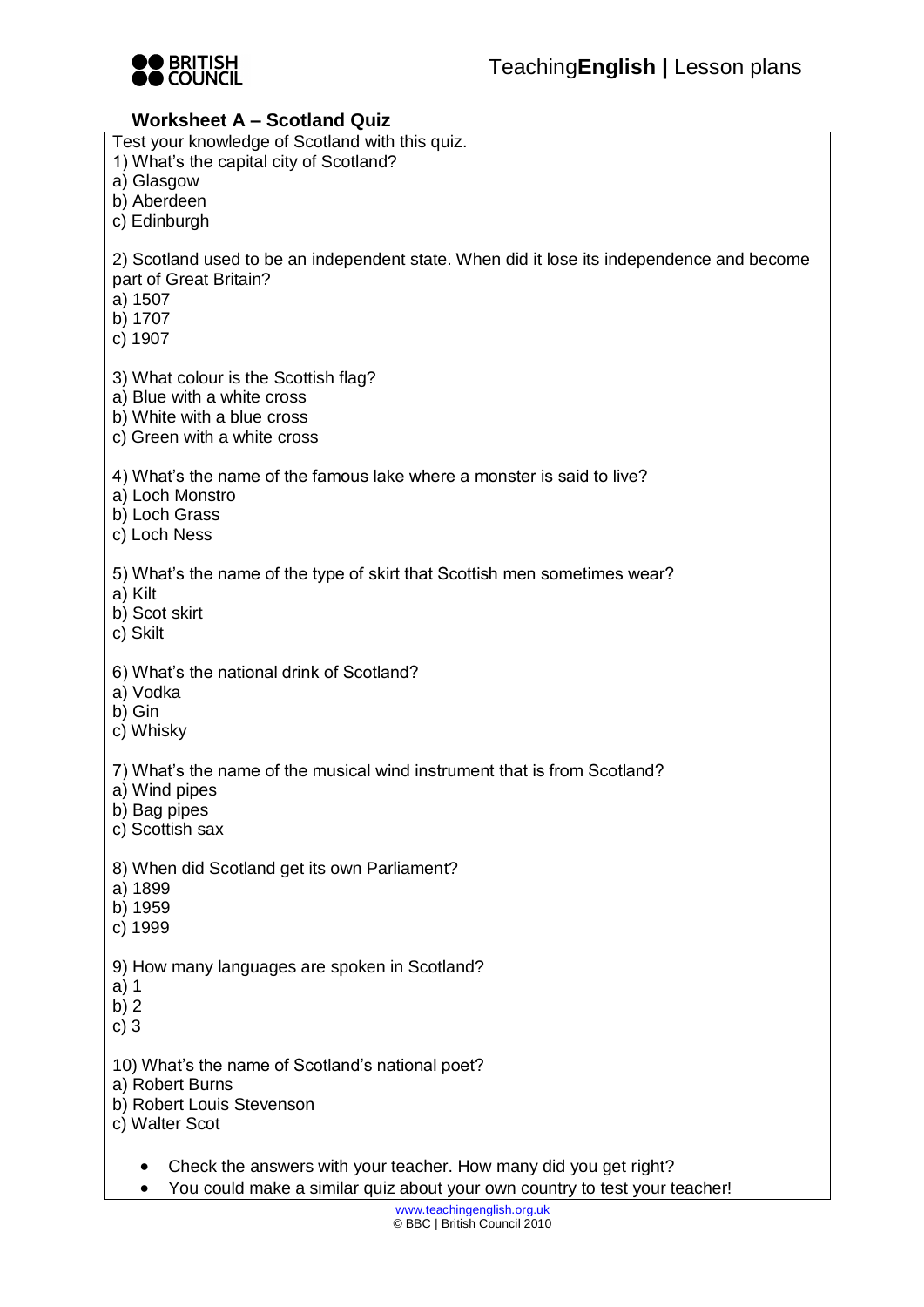

- Don't panic, this isn't a task to teach your students Gaelic. It's simply to raise students' awareness that English isn't the only language spoken in Britain. In the UK there are groups of people who are fighting hard to keep minority languages such as Gaelic or Cornish alive. Here students can look at a few words in Scottish Gaelic and then discuss the questions below about minority languages.
- You could either copy **worksheet B** for your students or you could simply write the Gaelic words on the board for students to see and then you can ask the discussion questions to the group. If you or your students are interested in the Gaelic language have a look at this BBC website: <http://www.bbc.co.uk/scotland/alba/foghlam/learngaelic/index.shtml>

# **Worksheet B – Get to grips with Gaelic!**

Did you know that English isn't the only language spoken in Scotland? 86,000 people who live in the north of Scotland and on the Western Isles speak Scottish Gaelic. The word for Scotland in Gaelic is Alba. Have a look at the days of the week and the numbers one to ten and then discuss the questions below.

| Days of the week       | <b>Numbers one to ten</b> |
|------------------------|---------------------------|
| Diluain - Monday       | Aon $-$ one               |
| Dimàirt - Tuesday      | $Dh\dot{a} - two$         |
| Diciadain - Wednesday  | $Tri - three$             |
| Diardaoin - Thursday   | Ceithir – four            |
| Dihaoine - Friday      | $Còig$ – five             |
| Disathairne - Saturday | $Sia - six$               |
| Didòmhnaich - Sunday   | Seachd - seven            |
|                        | $Ochd - eight$            |
|                        | Naoi - nine               |
|                        | $Deich - ten$             |

Now discuss with your group:

- Do you think Scottish Gaelic would be easy to learn?
- Some people think that by the end of the century 90% of the world's 6000 languages will be extinct and there will only be ten languages spoken in the world. Do you think this may happen?
- Do you think it's important to keep minority languages alive? Why / why not?
- How can we try to keep minority languages alive?
- Do you think your native language will ever die?
- Do you think that the growth of 'English as an international language' is helping to kill other languages?
- Do you think the world of technology is helping to kill languages?

### **UK in Focus reading task – Living in Scotland**

- This is a reading task with a text from the British Council's UK in Focus website.
- Students should work in pairs to do the task. They should read the text and then produce the questions to the answers that are given.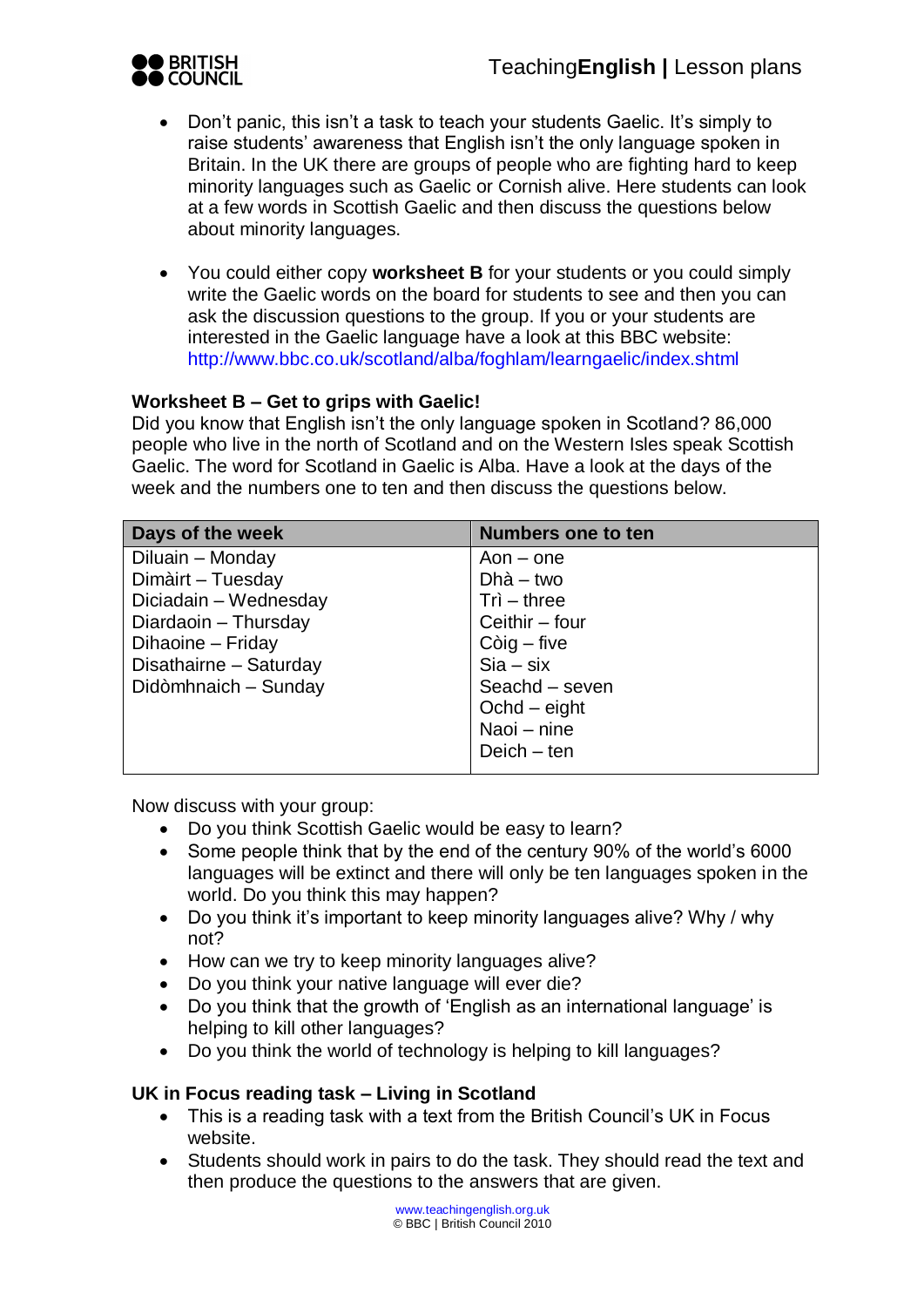

- Give students a copy of **Worksheet C**. Ask students to work in pairs or small groups if appropriate.
- Answers:

Q1) How many inhabited islands are there in Scotland? A1) 130.

Q2) Which is the largest city in Scotland? A2) Glasgow.

Q3) Name two famous Scottish bands? A3) Travis and Franz Ferdinand Q4) When did Scotland get its own parliament? A4) 1999

Q5) Which industry in Scotland is currently growing? A5) The computer games industry.

**Tip:** To make a reading task more challenging for higher levels, ask them the write the questions instead of simply finding the answers. Likewise, to make this task easier for lower levels, give them the questions and they can find the answers.

# **Worksheet C – UK in Focus reading task – Living in Scotland**

Read about Scotland, then write the questions to these answers!  $Q =$  question, A = answer.

Q1) A1) 130.

Q2) A2) Glasgow.

 $Q3$ 

A3) Travis and Franz Ferdinand

Q4)

A4) 1999

Q5)

A5) The computer games industry.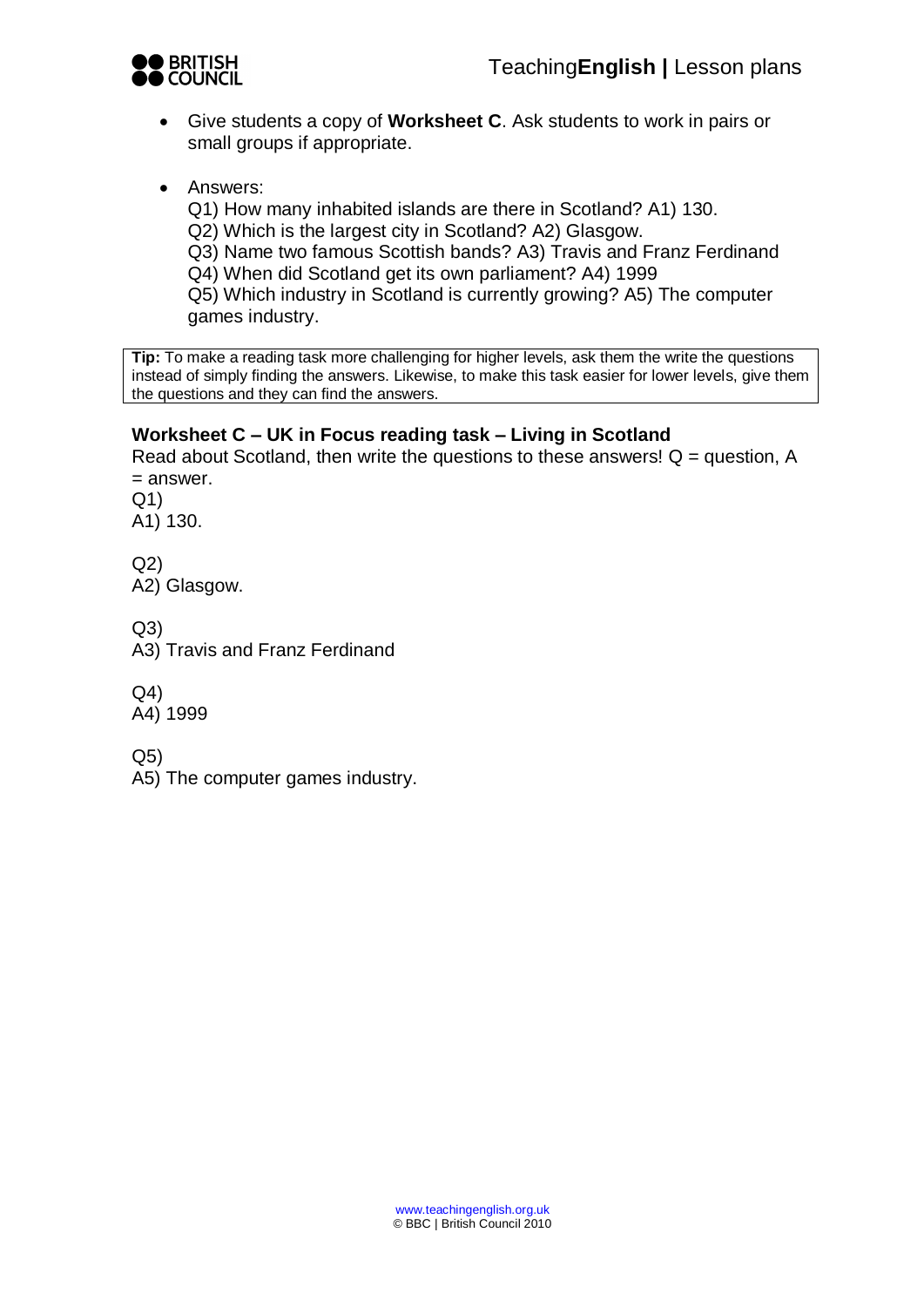

### **Text**

### **Scotland**

# **Where it is**

Scotland is the UK's most northern country and has around 790 islands off its coasts – 130 of which have people living on them. Scotland is well known for its stunning landscapes, beautiful beaches and lochs, which are fresh water lakes. There are over 600 square miles of lochs in Scotland including the most famous one, Loch Ness.

It has a population of just over five million people which is about 8.5 per cent of the whole UK population. Over 2 million of these live in Glasgow and Edinburgh, and almost half of Scotland's population live in the Central Belt, where both the largest city (Glasgow) and the capital city (Edinburgh) are located.

### **Festivals and music**

Scotland also hosts one of the biggest arts festivals in the world. This is commonly known as the Edinburgh Festival but is actually made up of a number of different festivals which happen at different times of the year, though many do take place in August and September. Many people have heard of the Fringe Festival, but there are also the International Festival, the Film Festival, the Children's Festival and the Edinburgh Mela which is an intercultural festival.

Musically it has recently produced bands Travis and Franz Ferdinand and other famous Scots include KT Tunstall, Ewan McGregor, Sean Connery and Andy Murray.

# **Political devolution**

In July 1999 the Scottish Parliament was opened, the first for over 300 years as Scotland had been governed from London. Scottish Parliamentary responsibilities include health, education and local government.

### **Stereotypes**

Stereotypical images of Scotland often focus on things like tartan, kilts, heather and haggis as well as the scenery. These are all still a part of the country but contemporary Scotland is building a name for itself in other areas, such as its thriving computer games industry.

Source:<http://www.britishcouncil.org/ism-ukinfocus-regional-scotland.htm>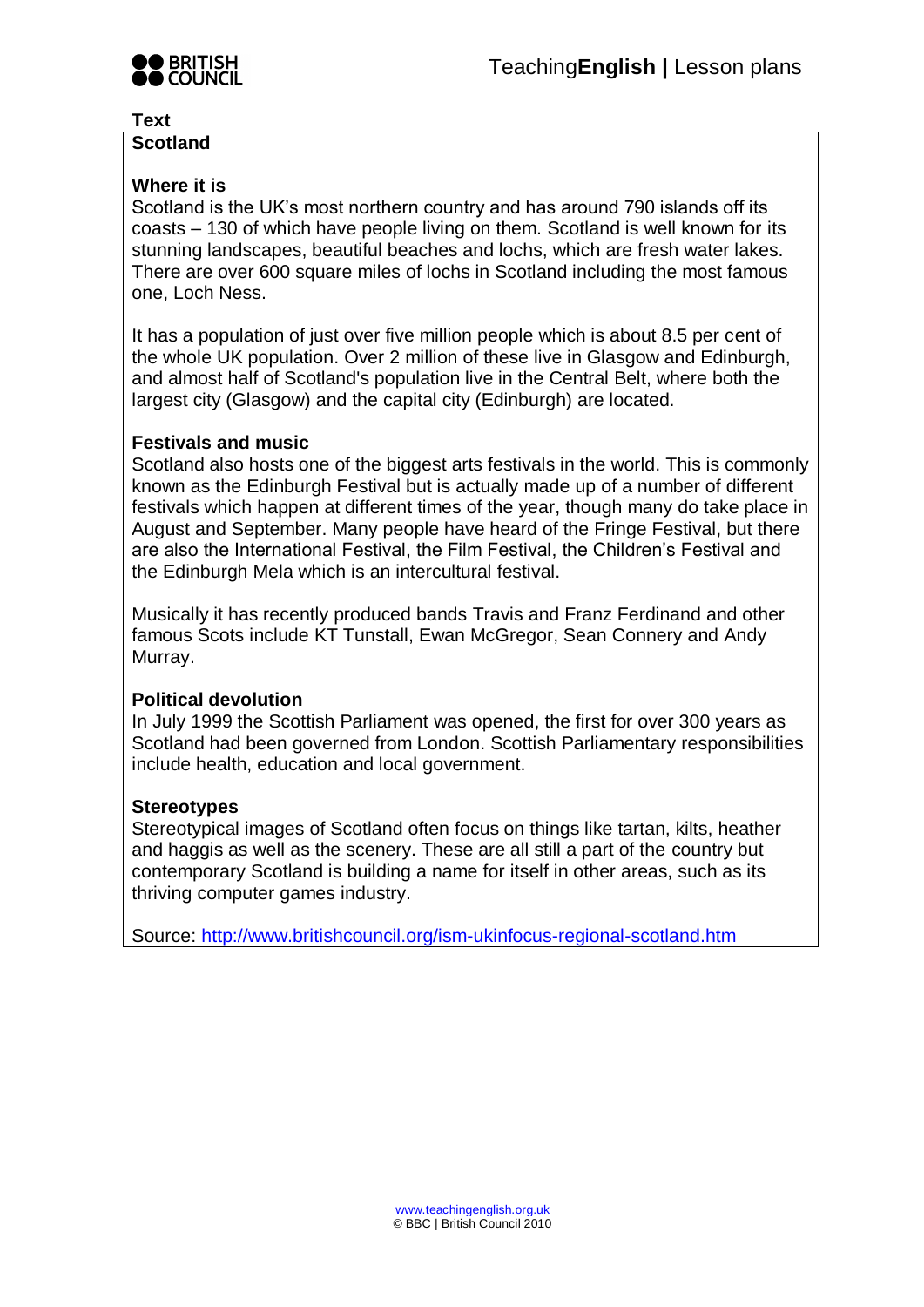

### **Castaway**

- In the year 2000 the BBC conducted a 'social experiment' by putting 36 men, women and children on an extremely remote island of Scotland called Taransay. They filmed the progress of the participants who lived in complete isolation as a community for a year. You could compare it to the reality shows that now invade the TV, such as Big Brother or Survival. Have a look at the websites in the tip below and print some pictures to show your students so they will see what the island looks like.
- Then tell your students that there is going to be a new series of Castaway and the BBC are looking for volunteers. First, ask students to think about the advantages and disadvantages of taking part and living on a remote Scottish island for a year. Then tell students to discuss the questions in groups to decide who would be the best person to take part in the show.

**Tip:** Find out more about the TV show by having a look at these websites before the class, or if possible, with your class before they begin the activity. They have some photos of the island which will help to bring the activity to life. http://www.scotland-inverness.co.uk/taransay.htm – Isle of Taransay where Castaway was filmed. http://www.visit-taransay.com/ – more information about Taransay.

### **Worksheet D – Castaway**

Scotland has 790 islands. Most of these islands are very tiny, only 62 are more than 3 square miles! In the year 2000 the BBC made a TV programme called Castaway. It was filmed on a remote Scottish island. They put 36 men, women and children on the island and they had to work together to survive. Discuss these questions in groups, then decide who would be the best person to participate in the programme and complete the sentence below.

- Do you like spending time outside?
- What sort of weather do you like?
- Do you like having a lot of people around you?
- What would you like about living on a remote island in Scotland?
- What or who would you miss if you lived on the island?
- What type of people would be good for the new Castaway programme?

\_\_\_\_\_\_\_\_\_\_\_\_\_\_\_\_\_\_\_\_\_\_\_\_\_\_\_\_\_\_\_\_\_\_\_\_\_\_\_\_\_\_\_\_\_\_\_\_\_\_\_\_\_\_\_\_\_\_\_\_\_\_\_\_\_ \_\_\_\_\_\_\_\_\_\_\_\_\_\_\_\_\_\_\_\_\_\_\_\_\_\_\_\_\_\_\_\_\_\_\_\_\_\_\_\_\_\_\_\_\_\_\_\_\_\_\_\_\_\_\_\_\_\_\_\_\_\_\_\_\_

We think \_\_\_\_\_\_\_\_\_\_\_ would be the best person to go on the new Castaway programme because

### **Haggis – Scotland's national dish**

 Scotland's national dish is the haggis. People from other parts of the UK find the ingredients a little strange, so your students may be surprised by the recipe! Ask them to read the ingredients – you may have to help with vocabulary – and then read the method and the section about when it's eaten. Use students' reactions to the dish to develop discussion about unusual things they have eaten or their favourite food. Using the information about haggis as a guide, students then write about one of their national dishes.